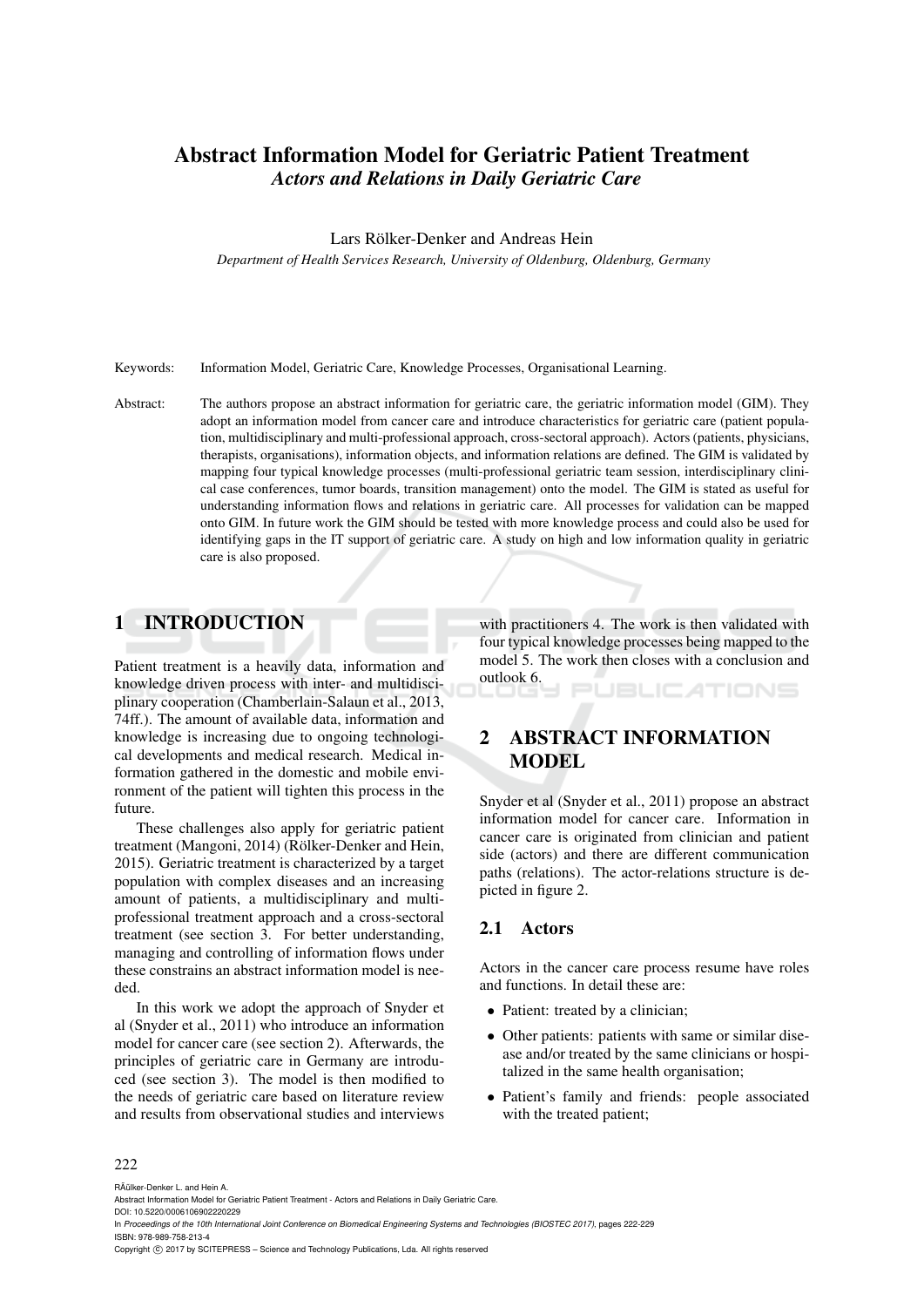

Figure 1: Abstract Information Model based on (Snyder et al., 2011).

- Clinician: treating a specific patient;
- Other clinicians: other clinicians from the same discipline (higher or lower rank), associated discipline or health organisation in contact with the clinician in charge.

### 2.2 Relations

Patients and clinicians exist in a universe of information. Snyder et al differentiate between high-quality (HQ) information and low-quality (LQ) information, with only a portion representing HQ information. HQ information relations are:

AND

- Clinician's HQ treatment information: Combination of clinician's medical knowledge (gained from education and experience) and acquired medical information (laboratory, medical imaging, EEG, ECG) with the information gained from examining the patient (sensorial information);
- Patient's HQ treatment information: Information provided by the patient, e.g. drug intake, health-relevant behaviours (nutrition, smoking) or familial-genetic preload;
- Patient's HQ HQ information: information shared along the patient and its family and friends and along the patient and other patients;
- Clinician's HQ context information: Information shared along the care team;
- Clinician's guidance: Clinicians can direct their patients to appropriate information resources.

At the same time, it must be noted that much of the information available to both clinicians and patients is biased, incorrect, or otherwise not useful. LQ information is shared frequently among patients.

- Patient's LQ information: information shared along the patient and its family and friends, and along the patient and other patients;
- Clinician's LQ context information: Low quality information is shared even among clinicians.

## 3 CHARACTERISTICS FOR GERIATRIC PATIENT TREATMENT IN GERMANY

The following statements mainly focus on the specific situation in Germany which the specifics of the German health care system being separated into different sectors. Nevertheless the used information in geriatric care is comparable to other countries while crossing the sectoral boarders is the main challenge in Germany.

The information flows in geriatric treatment differ from the information flows in cancer care. There are four main reasons:

- Patient population;
- Multidisciplinary approach;
- Multi-professional approach;
- Cross-sectoral approach.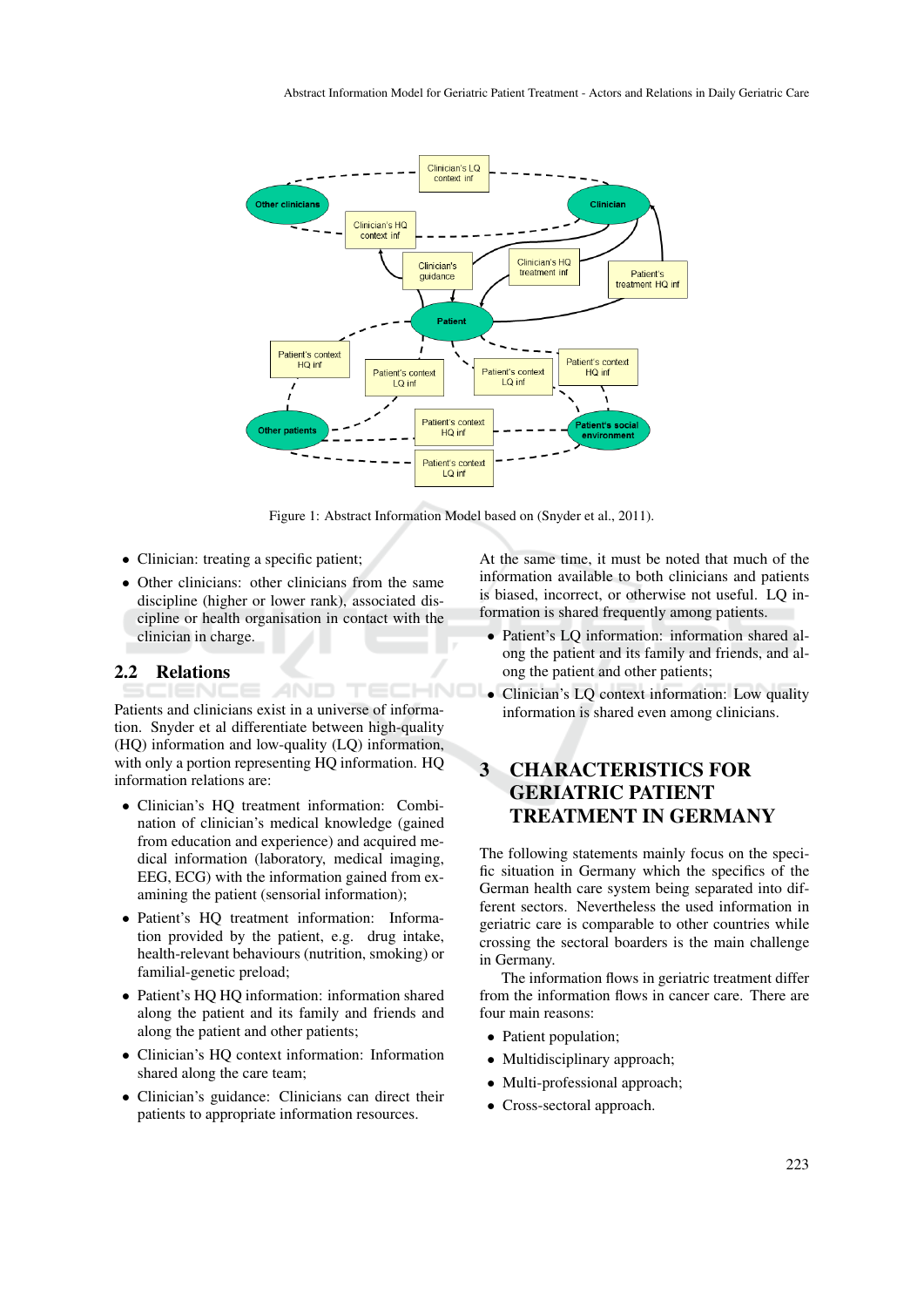### 3.1 Patient Population

Geriatric patients often suffer from chronic conditions, multimorbidity, polypharmacy and cognitive deficits (Soriano et al., 2007, 15). They are often hospitalized in nursing or retirement homes and, due to cognitive impairments, not able to give proper information about their health status. This results in a strong demand on patients' information from clinicians' view. In addition the amount of geriatric patients is continuously rising with the demographic change in most industrial societies (Kolb and Weißbach, 2015). Therefor a structured information acquisition is essential for the future success of geriatric treatment.

### 3.2 Multidisciplinary Approach

Due to multimorbidity and chronic conditions, geriatric treatment follows a holistic and systemic approach including several different kinds of medical disciplines. The most frequent disciplines involved are internal medicine, family medicine, psychiatry and neurology followed by orthopaedics, surgery, trauma and abdominal surgery (Nau et al., 2016, 603ff.).

## 3.3 Multi-professional Approach

Geriatric treatment and geriatric care is a highly multi-professional process with several professions included (Tanaka, 2003, 69ff.). In Germany, geriatric is organised in different ways. In case of stationary care selected patients can be treated under supervision of the multi-professional geriatric team (MGT) in the so-called complex geriatric treatment (German: geriatrische frührehabilitative Komplexbehandlung) (Kolb et al., 2014) (Rölker-Denker and Hein, 2015, 314f.). The MGT consists of physicians, nurses, therapists (logopedics, physiotherapists, occupational therapists, psychologists) and social workers.

### 3.4 Cross-sectoral Approach

Geriatric patient are often treated over sectors borders and in other health care organisations (HCOs). In Germany, medical treatment is mainly separated into ambulatory care/out-patient care (general physicians, consulting/specialist physicians, ambulatory medical services provide by hospitals) and hospital care/inpatient care. Rehabilitation care, stationary care (nursing homes, retirement homes) and home care are other relevant sectors for patient treatment.

## 4 GERIATRIC INFORMATION MODEL

The key to the Geriatric Information Model (GIM) is depicted in figure 4, the GIM itself with actorinformation relations in figure 4.2.

#### 4.1 Actors

Within the GIM actors can be a single actor or a group, consisting of several single actors or other groups. Single actors describe a specific class of persons with similarities (e.g. patients, carers, clinicians) whereas a group subsume different actors. E.g. carers are one actor (because having the same characteristics) whereas therapists are group consisting of different kind of therapists.

- Patient (actor): geriatric patient treated by a clinician;
- Other patients (group): patients with same or similar disease and/or treated by the same clinicians or hospitalized in the same health organisation;
- Patient's Social Environment (group): people associated with the treated patient;
- MGT (group): The team consists of clinicians, nurses, therapists, and medical social workers;
- Clinician (actor): treating a specific patient and part of the MGT with specific geriatric education and training; **JBLICA** TIONS
- Care (actor): nurses in charge for the patient, often with specific geriatric education and training;
- Therapists (group): logopedics, physiotherapists, occupational therapists, psychologists and also other therapists if needed. They perform their specialised assessments to monitor the treatment outcome;
- Social service (actor): medical social service workers are responsible for the social assessment, communication with other HCOs, with courts (in case of guardianship). They organise transition management to other HCOs (care home, ambulatory care);
- Other HCOs (group): these are other HCOs also responsible for the patient in the past and/or in the future, often with HQ information being important for the treatment. These HCOs can be from ambulatory care/out-patient care (general physicians, consulting/specialist physicians, ambulatory medical services provide by hospitals), hospital care/in-patient care (other hospitals), rehabilitation care, stationary care (nursing homes, retirement homes) and home care;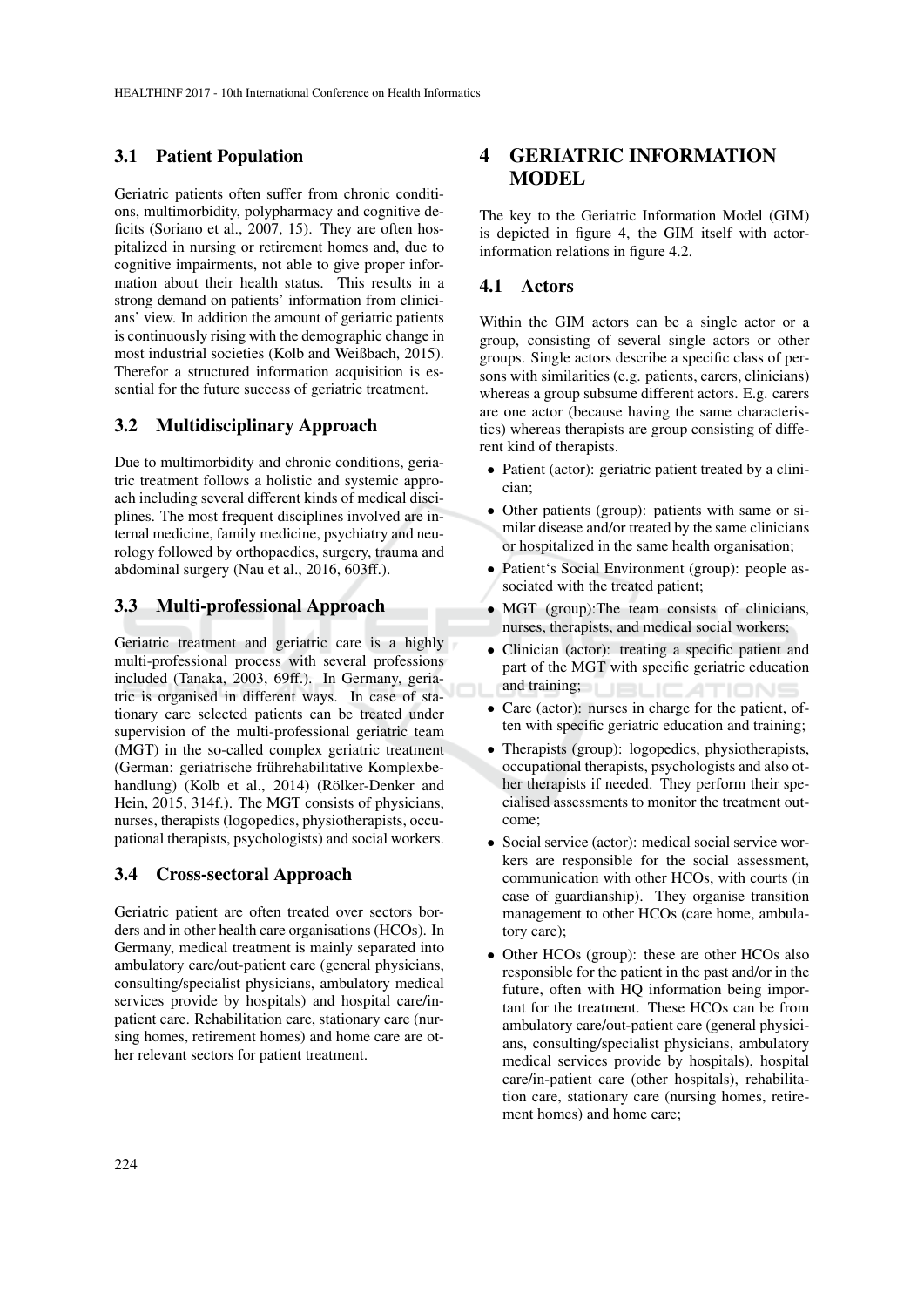| Actor              | Actor-group-relation       |
|--------------------|----------------------------|
| Group of actors    | Information-actor-relation |
| Information object |                            |

Figure 2: Key to Geriatric Information Model.

- Other clinical professions (group): these are all other clinical profession not in direct contact with the patient and not part of the MGT. This also includes other clinicians from the same discipline (higher or lower rank), associated discipline or health organisation in contact with the clinician in charge. They can be also from the geriatric discipline and/or internal medicine and share their information and knowledge in regular clinical conferences or they can be from other departments and disciplines and are often involved by consultation and/or patient transfer between the disciplines;
- Other knowledge actors (group): all other relevant knowledge actors outside the treating HCOs like medical societies, quality circles, medical specialist publishers, libraries, other hospitals from the same network (and not involved in the current treatment of the specific patient) etc. This group of actors could be also labelled as communities of practice (CoPs) (Wenger, 2000, 229ff.) (Li et al., 2009, 1ff.).

### 4.2 Information Objects

Information objects are shared between actors and groups (see section 4.3 below).

- Treatment Information: about current treatment, can contain diagnosis, treatment decisions, feedback from the patient about the progress, results of shared-decision, etc.;
- Context information: disease and behaviour related self-experiences (e.g. on procedures, medications), information about suitable contacts (specialised hospitals, physicians, disease-related support groups etc.);
- Patient's context information: health behaviour in the past, information on domestic and social environment;
- Clinical context information: laboratory findings, electroencephalography (EEG), electrocardiography (ECG), medical imaging, other information which is provided by specialised departments;
- Medical context information: medical background information, latest research results, clinical guidelines.

### 4.3 Actor-information Relations

The possible information relations are listed and explained below:

- Patient MGT Treatment Information: this is the main information relation in the geriatric treatment process. All necessary treatment from involved professions (clinician, care, therapists, social service) about the patient's health status is resumed here;
- Patient Other patients Context information: this information relation contains all disease-related information, but also experience-related information like information from other patients being treated by the same HCOs or even the same clinician;
- Patient Patient's Social Environment Context information: this relation is comparable to the previous relation because persons from the patient's social environment could be also suffering from a similar disease in the past or present;
- Other patients Patient's Social Environment Context information: in this relation other patients share their experience with the patient's social environment. This could be information on how to act in critical disease-related questions;
- MGT Patient's Social Environment Patient's context information: through this relation information about the patient's situation at home is shared. Treatment information could also be verified;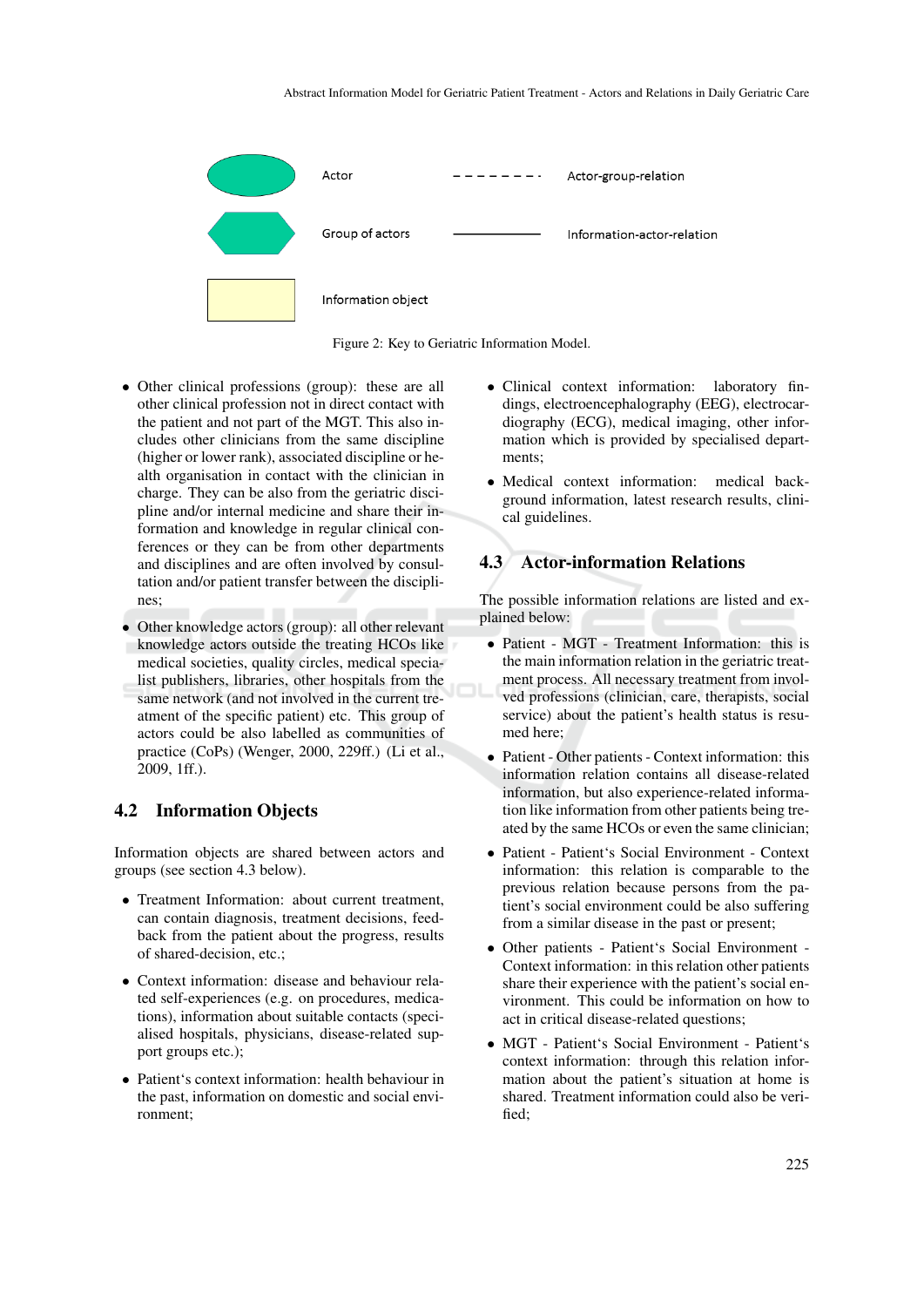

Figure 3: Geriatric Information Model.

- MGT Other HCOs Patient's context information: through this relation information about the patient's previous treatments (other hospitals, general and specialist physicians), his domestic situation (in case of care or retirement home, or ambulatory care services) is shared;
- Patient's Social Environment Other HCOs Patient's context information: by this information relation the patient's social environments shares patient' context information with other HCOs like information on health behaviour in other contexts (previous disease, behaving in rehabilitation treatments, etc.);
- MGT Other clinical professions Clinical context information: this relation contains the information provided by consultations or morning, lunch or radiological conferences with other specialist clinicians but also with other professions like therapists not involved in the formal MGT;
- MGT Other knowledge actors Medical context information: MGT members communicate with other members of their COPs about their current treatment, they investigate in (online) libraries or journals.

## 5 VALIDATION OF GIM

To validate the GIM four typical knowledge processes are mapped to the model. The mapped knowledge processes are

- Multi-professional Geriatric Team Session (Rölker-Denker and Hein, 2015, 314f);
- Interdisciplinary Clinical Case Conferences (Rölker-Denker and Hein, 2015, 315);
- Tumor boards (Rölker-Denker et al., 2015b, 54);
- Transition management (Rölker-Denker et al., 2015a, ). **JBLICATIONS**

## 5.1 Multi-professional Geriatric Team **Session**

The MGT session is the regular meeting of the geriatric team 4.1. During this meeting all relevant information is discussed:

- Treatment information: Feedback from the patient on the health status is discussed as well as direct impressions from all persons in contact with the patient. Information passed towards the patient is also discussed as well as the further treatment process;
- Patient's context information: this information is of very high relevance for the MGT session. This includes information about the domestic environment, e.g. how many stairs has the patient to climb at home, are there any assisting services or ambulatory care services, unhealthy behaviours and supply with medication and assisting devices;
- Clinical context information: This includes from other clinical professions like consultation results from other disciplines, blood values and medical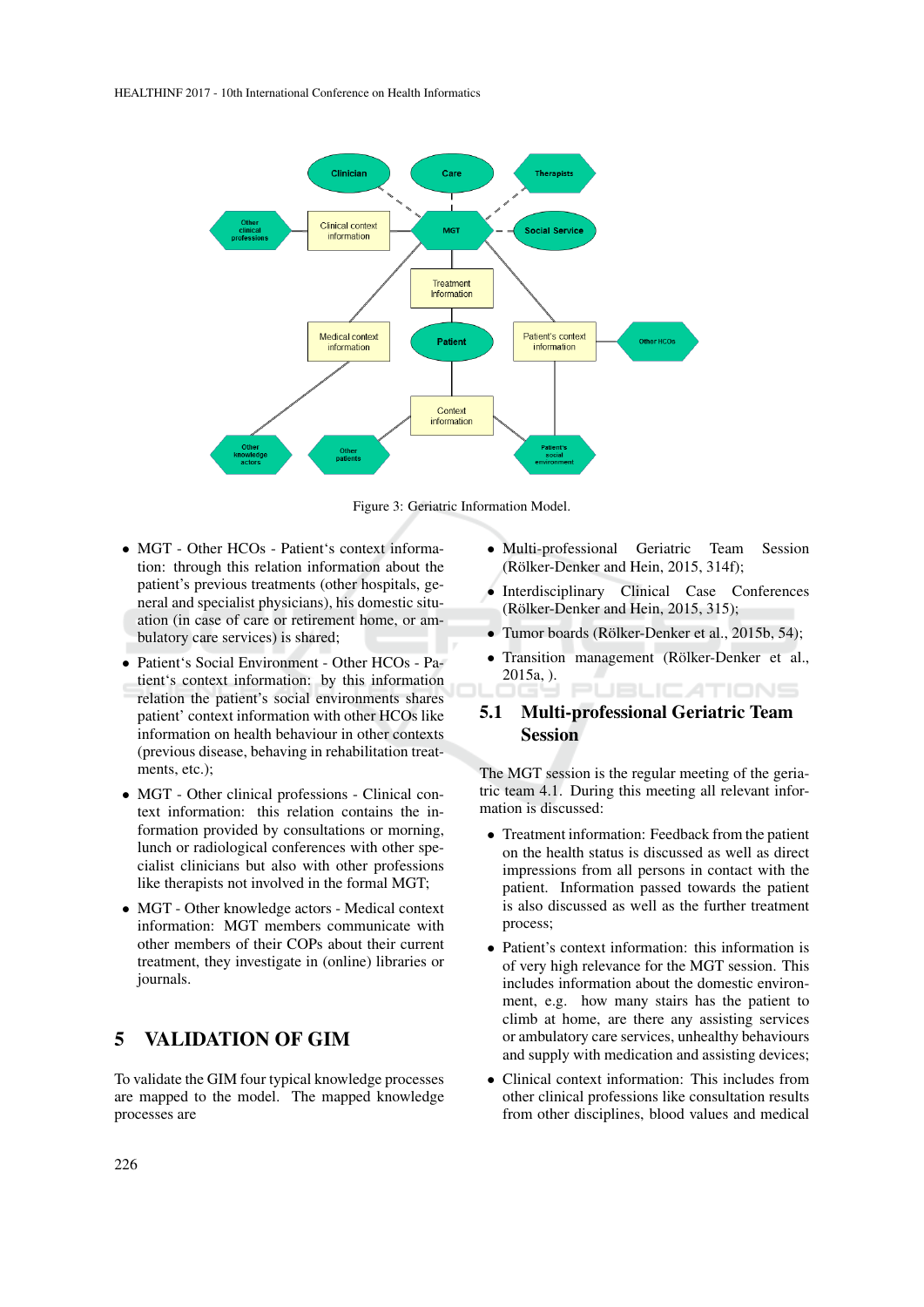imaging. During the session information which will be forwarded to other clinical professions is also discussed, e.g. information for treating surgeons;

• Medical context information: This includes information stored in clinical guidelines, e.g. the guideline on urinary incontinence for geriatric patients (AWMF (Arbeitsgemeinschaft der Wissenschaftlichen Medizinischen Fachgesellschaften) (engl: Association of the Scientific Medical Societies in Germany), 2016) but there also many other guidelines for age-related health issues and diseases (e.g. clinical nutrition, delirium, Parkinson disease, palliative care).

## 5.2 Interdisciplinary Clinical Case **Conferences**

Interdisciplinary clinical case conferences consist of members from different medical fields, the scope of these conferences is to discuss complex patient cases and to derive possible treatments (Feldman, 1999). The conferences are organised on a regular basis (Rölker-Denker and Hein, 2015, 315) (Rölker-Denker et al., 2015b, 54). During these conferences the following information is discussed:

- Treatment information: The MGT clinicians present their treatment information about the patient;
- Clinical context information: The other members of the clinical case conference provide their knowledge about the specific case and discuss with the inquiring clinicians possible treatment alternatives;
- Medical context information: other clinical professions provide and explain clinical guidelines the asking clinicians are not aware of.

### 5.3 Tumor Boards

Tumor boards are similar to clinical case conferences but focus on oncological diseases and overcome sectoral boarders by connecting clinical physicians with residential physicians and other oncological professions (Rölker-Denker et al., 2015b, 54). Geriatric oncological treatment is also multi- and interprofessional, includes the patients' social environment (Magnuson et al., 2016) and even allows patient participation (Ansmann et al., 2014, 865ff.). Mainly the same information is discussed as in the clinical case conference but in addition:

• Treatment information: in case of participation the patient can give information about the health status and also take part in the decision process on further treatment;

• Patient' context information: as residential physicians are also part of the clinical case conference (in terms of "other HCOs") they can provide more context information about the patient as clinical physicians could.

#### 5.4 Transition Management

The goal of transition management is to ensure an optimal patient path through the different interfaces of cross sectoral care (Huber et al., 2016). Transition management does not only include communication between hospitals and downstream health care organisations (releasing a patient into rehabilitation or stationary/ambulatory care), it also includes the communication between hospitals and upstream health care organisations (moving patient from stationary care into hospitals) (Arve et al., 2009).

- Medical context information: up to now there is no national guideline on transition management by medical societies. But there are several local networks that develop such guidelines and make them publicly available;
- Patient's context information: this information is shared along all responsible HCOs and contains information about further medication, previous medication, recommendations on health-related behaviour (nutrition, physical activities, etc.).

## 6 CONCLUSION AND OUTLOOK

### 6.1 Conclusion

We developed an abstract geriatric information model (GIM) for the purpose of better understanding the typical actors of geriatric treatment and the information relations between them. The GIM was validated by mapping typical care settings which occur during the geriatric treatment. It was shown that all processes could be mapped into the GIM and all defined actors and information relations within the GIM are of relevance. Some knowledge processes are limited to a subset of actors (e.g. clinical case conferences do not imply the patient or the patient's social environment) whereas other knowledge processes include all actors and information relations (e.g. the MGT session).

The GIM is not intended to be used for developing sophisticated clinical information systems like other approaches, e.g. the HL7 Clinical Information Modeling Initiative (CIMI) (HL7 Clinical Information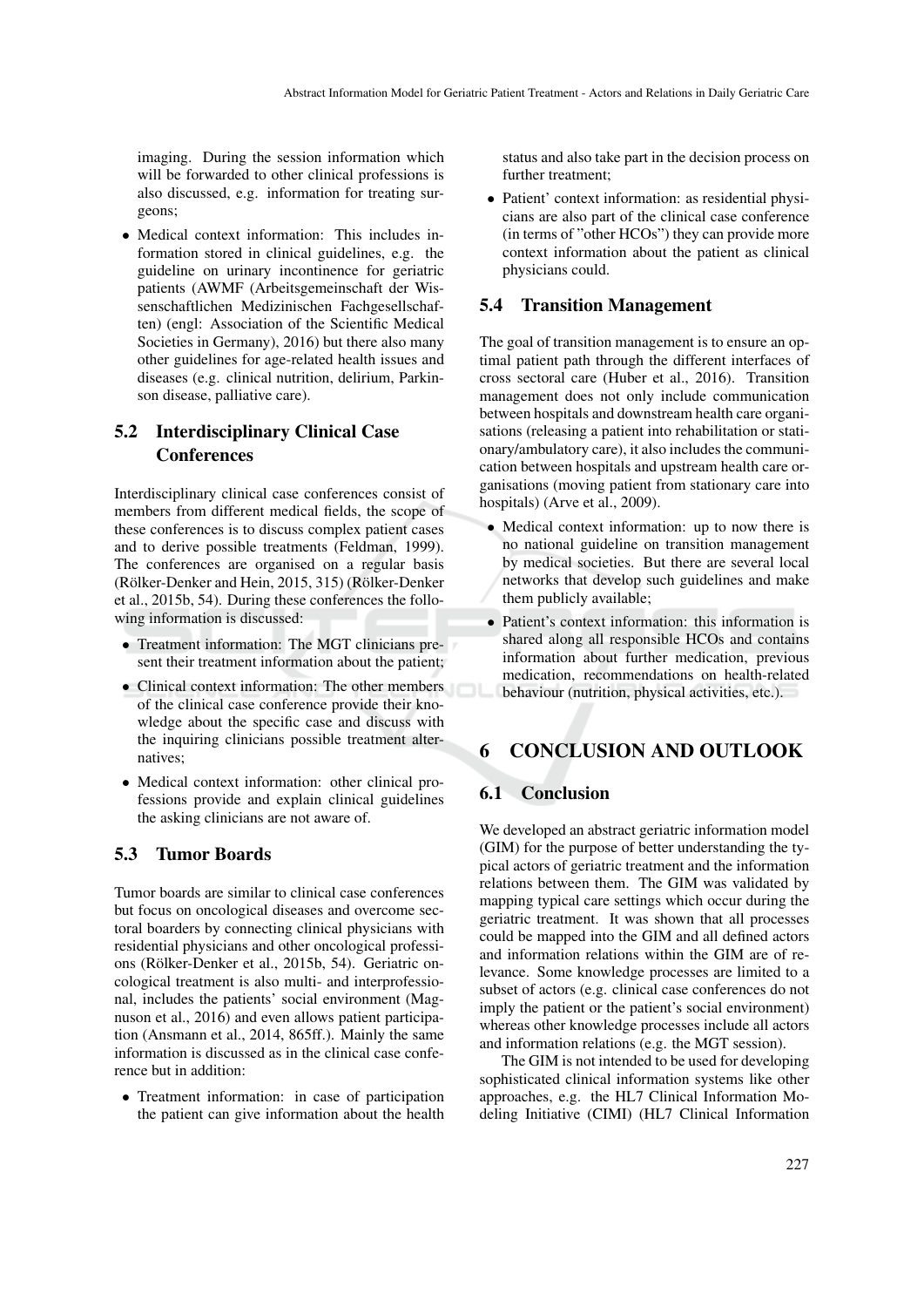Modeling Initiative, 2016). The purpose of CIMI is to develop interoperable healthcare systems on a technical basis. The focus is not on the communication between persons involved in the geriatric treatment. Nevertheless links to this work are mandatory in future work because geriatric treatment is cross-sectoral 3.4 and includes data and information from different IT systems.

### 6.2 Outlook

The GIM was only validated with four typical knowledge processes in geriatric treatment. Referring to previous studies of the authors (Rölker-Denker and Hein, 2015) (Rölker-Denker et al., 2015b) there are more knowledge processes to be mapped towards the GIM.

The approach of HQ and low quality information was not included in the GIM so far. There have been no dedicated studies on the information quality in daily geriatric treatment so far and, for thus, there are no validated results available. There are studies for general information quality, e.g. analyse the impact of internet health information (Laugesen et al., 2015) but there are no dedicated studies in the geriatric context.

The GIM can be also used for identifying gaps in the IT landscape (Snyder et al., 2011). Healthcare organisations can check all the actor-relation-couples and see if there are gaps. HNC

ACKNOWLEDGEMENTS

The authors would like to thank the Metropolregion Bremen-Oldenburg (reference number: 23-03-13) for partly supporting this work.

## REFERENCES

- Ansmann, L., Kowalski, C., Pfaff, H., Wuerstlein, R., Wirtz, M. A., and Ernstmann, N. (2014). Patient participation in multidisciplinary tumor conferences. *Breast*, 23(6):865–869.
- Arve, S., Ovaskainen, P., Randelin, I., Alin, J., and Rautava, P. (2009). The knowledge management on the elderly care. *International Journal of Integrated Care*, 9.
- AWMF (Arbeitsgemeinschaft der Wissenschaftlichen Medizinischen Fachgesellschaften) (engl: Association of the Scientific Medical Societies in Germany) (2016). Harninkontinenz bei geriatrischen patienten, diagnostik und therapie.
- Chamberlain-Salaun, J., Mills, J., and Usher, K. (2013). Terminology used to describe health care teams: an

integrative review of the literature. *Journal of Multidisciplinary Healthcare*, pages 65–74.

- Feldman, E. (1999). The interdisciplinary case conference. *Acad Med*, 74:594.
- HL7 Clinical Information Modeling Initiative (2016). Clinical information modeling initiative [online].
- Huber, T. P., Shortell, S. M., and Rodriguez, H. P. (2016). Improving Care Transitions Management: Examining the Role of Accountable Care Organization Participation and Expanded Electronic Health Record Functionality. *Health Serv Res*.
- Kolb, G., Breuninger, K., Gronemeyer, S., van den Heuvel, D., Lübke, N., Lüttje, D., Wittrich, A., and Wolff, J. (2014). 10 jahre geriatrische frührehabilitative komplexbehandlung im drg-system [german]. *Z Gerontol Geriat*, 47:6–12.
- Kolb, G. F. and Weißbach, L. (2015). Demographic change : Changes in society and medicine and developmental trends in geriatrics. *Der Urologe*, 54(12):1701.
- Laugesen, J., Hassanein, K., and Yuan, Y. (2015). The impact of internet health information on patient compliance: A research model and an empirical study. *J Med Internet Res*, 17(6):e143.
- Li, L. C., Grimshaw, J. M., Nielsen, C., Judd, M., Coyte, P. C., and Graham, I. D. (2009). Use of communities of practice in business and health care sectors: a systematic review. *Implement Sci*, 4:27.
- Magnuson, A., Wallace, J., Canin, B., Chow, S., Dale, W., Mohile, S. G., and Hamel, L. M. (2016). Shared Goal Setting in Team-Based Geriatric Oncology. *J Oncol Pract*.
- Mangoni, A. A. (2014). Geriatric medicine in an aging society: Up for a challenge? *Frontiers in Medicine*, 1(10).
- Nau, R., Djukic, M., and Wappler, M. (2016). Geriatrics – an interdisciplinary challenge. *Der Nervenarzt*, 87(6):603–608.
- Rölker-Denker, L. and Hein, A. (2015). Knowledge process models in health care organisations - ideal-typical examples from the field. In *Proceedings of the International Conference on Health Informatics (BIOSTEC 2015)*, pages 312–317.
- Rölker-Denker, L., Seeger, I., and Hein, A. (2015a). Überleitung aus sicht der krankenhäuser - ergebnisse aus semi-strukturierten leitfadeninterviews auf ebene der geschäftsführung in der region metropolregion bremen-oldenburg. In 14. Deutscher Kongress für *Versorgungsforschung. Deutsches Netzwerk Versorgungsforschung e. V. 7. - 9. Oktober 2015, Berlin*.
- Rölker-Denker, L., Seeger, I., and Hein, A. (2015b). Knowledge processes in german hospitals. first findings from the network for health services research metropolitan region bremen-oldenburg. In *eKNOW 2015, The Seventh International Conference on Information, Process, and Knowledge Management*, pages 53–57. IARIA.
- Snyder, C. F., Wu, A. W., Miller, R. S., Jensen, R. E., Bantug, E. T., and Wolff, A. C. (2011). The role of informatics in promoting patient-centered care. *Cancer J*, 17(4):211–218.